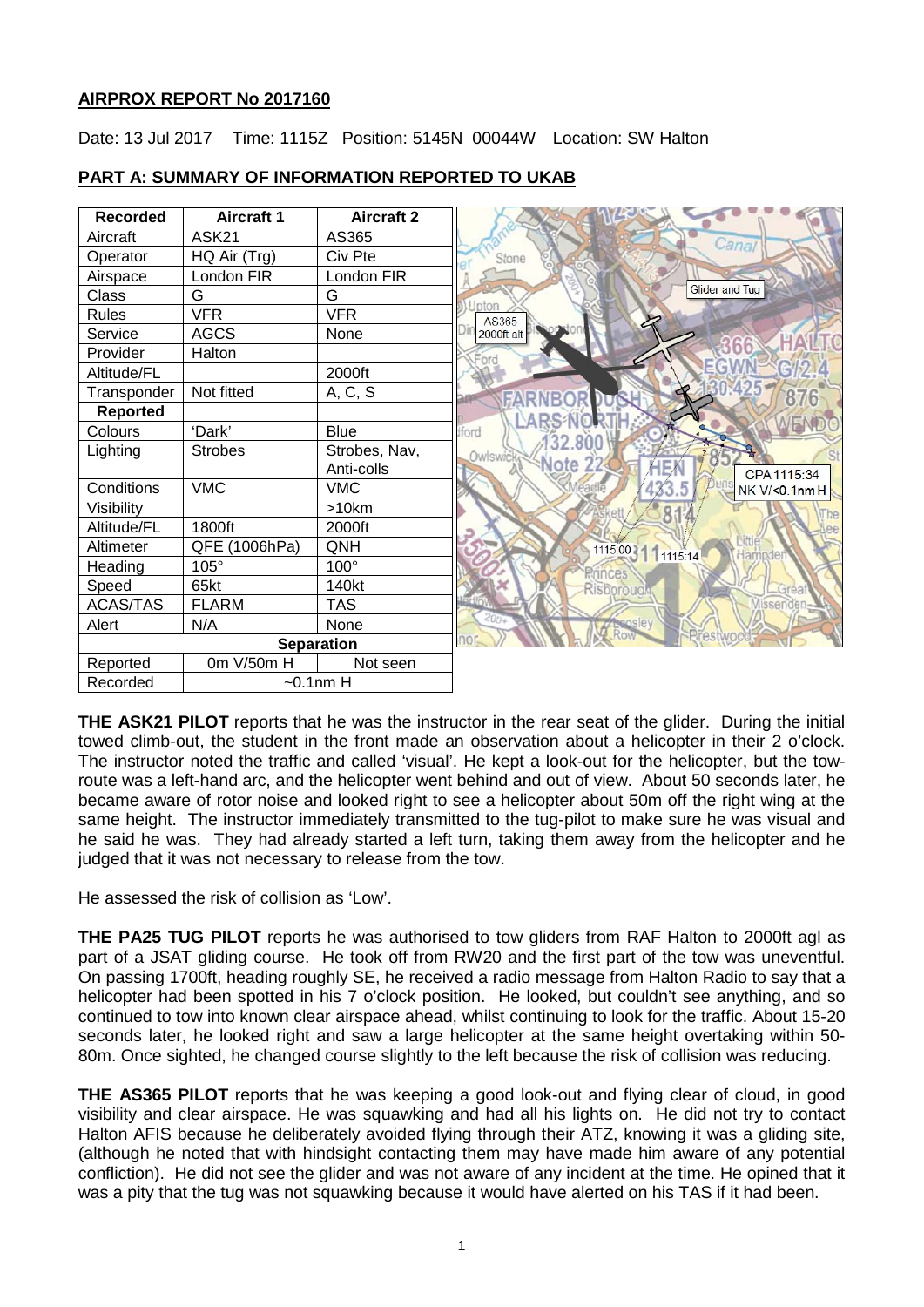## **Factual Background**

The weather at Luton was recorded as follows:

METAR EGGW 131050Z AUTO 18004KT 110V230 9999 OVC043 18/08 Q1022=

### **Analysis and Investigation**

#### **UKAB Secretariat**

The AS365 and PA25/ASK21 pilots shared an equal responsibility for collision avoidance and not to operate in such proximity to other aircraft as to create a collision hazard<sup>[1](#page-1-0)</sup>. If the incident geometry is considered as overtaking then the tug/glider had right of way and the AS365 pilot was required to keep out of the way of the other aircraft by altering course to the right<sup>[2](#page-1-1)</sup>.

### **Comments**

### **RAF Halton**

The Halton AOB contains the recommended route for noise abatement procedures for any given runway in use. When operating from RW20 or RW25, aerotow operations pass out of the ATZ around the World End Garden centre at 500-800ft. In order to drop the gliders within practical gliding distance back to Halton, a turn is necessary for the glider to release generally in an area SE of Wendover around 2000ft. Traffic routing North or South avoids the Halton ATZ by routing through the 'Wendover Gap', which is to the SE of the airfield. For GA traffic, there are good visual ground clues to aid navigation; the A413 and the Aylesbury to London Rail-link. Unfortunately, this pinch-point coincides with the glider release area and the subsequent Tug recovery.

## **HQ Air Command**

Halton airfield operates a mixture of powered aircraft and gliders; local procedures are in place to keep these aircraft apart when operating within the ATZ. When coupled with the noise abatement requirements in the local area, this leads to the aero-tows being obliged to exit the ATZ in the SW corner to avoid Wendover village before re-entering the ATZ to release the gliders in the vicinity of Wendover Woods. The gliding instructors and tug pilots are aware of the potential for conflict with transiting traffic in this area and consequently maintain an enhanced lookout whenever operating to the W and SW of Wendover. In the absence of other viable barriers, crews have to rely on their lookout, and this ultimately permitted the glider crew to spot the passing helicopter, albeit quite close, and ensure that separation was maintained without the need to release from the tow.

The investigation into this incident has led to a recommendation that the local flying orders be reviewed to understand if there may be an alternative routing that a combination can take to avoid this known choke point, though local airspace structure and noise abatement restrictions make any change unlikely. Furthermore, it was also noted that whilst the tug aircraft are FLARMequipped, they do not carry transponders. This denies any possible interaction with a TCAS or TAS-equipped aircraft and it has therefore also been recommended that aero-tow aircraft be fitted with transponders.

#### **Summary**

l

An Airprox was reported when a PA25/ASK21 combination and an AS365 flew into proximity at 1115 on Thursday 13<sup>th</sup> July 2017. Both pilots were operating under VFR in VMC; neither were in receipt of an ATS.

<span id="page-1-1"></span><span id="page-1-0"></span>

 $1$  SERA.3205 Proximity.<br> $2$  SERA.3210 Right-of-way (c)(3) Overtaking.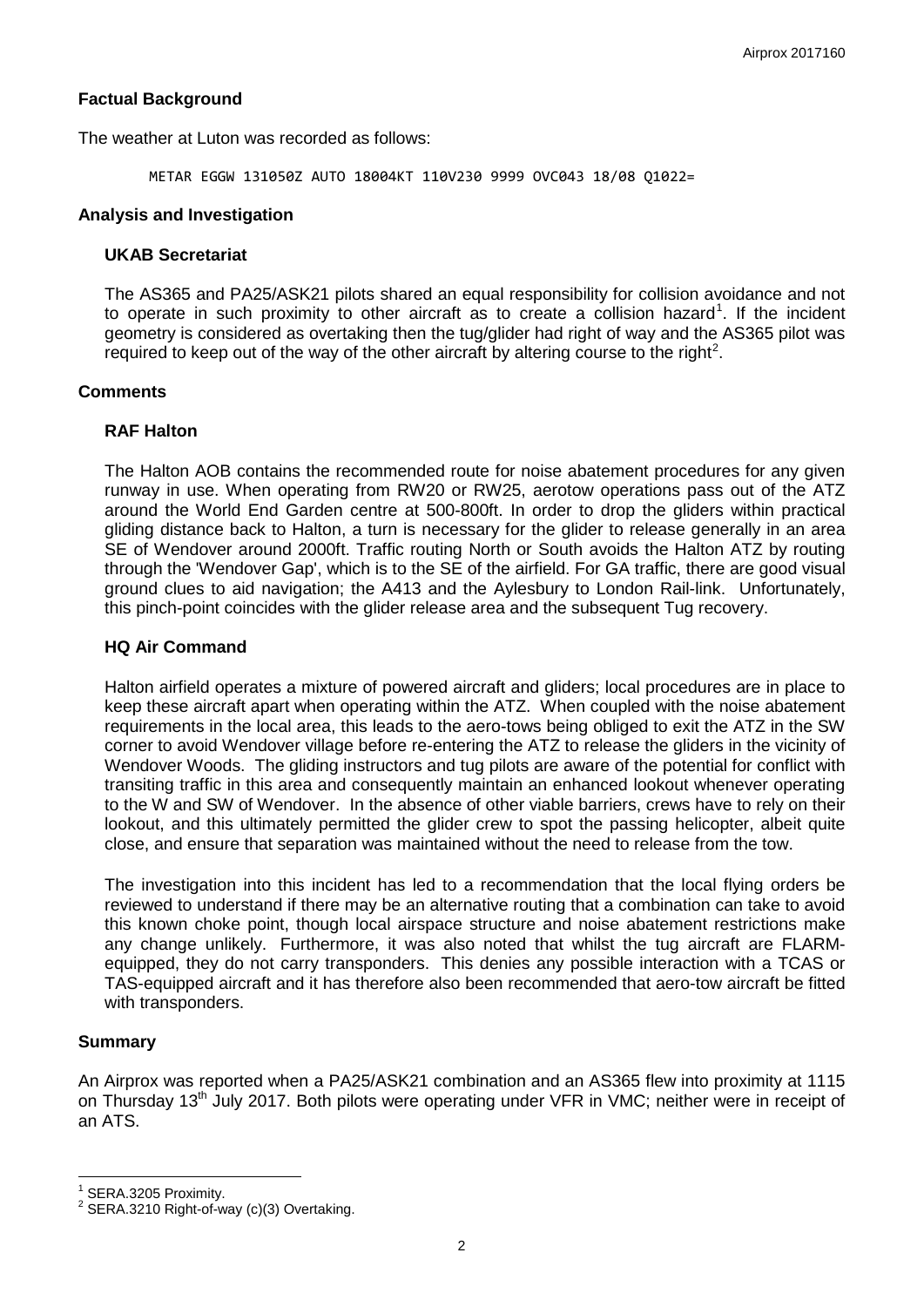# **PART B: SUMMARY OF THE BOARD'S DISCUSSIONS**

Information available consisted of reports from the pilots of both aircraft, transcripts of the relevant RT frequencies and radar photographs/video recordings.

The military member first briefed the Board on the airspace and glider arrangements at Halton, explaining that with mixed glider and powered aircraft operations, they operated a 'glass-wall' circuit with gliders operating on one side and powered aircraft on the other. Coupled with the noise abatement procedures and the need to avoid the built-up areas of Aylesbury and Wendover, the glider operations are funnelled into a very small area. Additionally, as they generally teach ab-intio gliding students, there is a requirement to release the glider from the tug within gliding distance of Halton. As stated in the HQ Air Command comment, these procedures will be reviewed to see whether there is a better solution to avoid the pinch-point and leaving the ATZ, and the Board were heartened to hear it.

Looking at the actions of the glider/tug combination, the Board noted that the glider pilot and his student had seen the helicopter earlier on climb-out and some members thought that, notwithstanding that they were turning away, they could have called it to the tug pilot at that point because it might have cued him to look for it earlier. In the end, Halton radio alerted the PA25 pilot to the presence of the helicopter, but, because he was already turning towards clear airspace, he did not see it until it overtook from behind. Noting that the PA25 had FLARM fitted, but not a transponder, the Board thought that this was an missed opportunity for electronic conspicuity to act as a barrier because the AS365 had been fitted with a TCAS, which did not interact with FLARM, but would have picked up a transponder. As a result, the Board resolved to make a recommendation to HQ Air Command that the RAFGSA should only use transponder-equipped tugs.

Turning to the AS365 pilot's action, the Board noted that the HEN beacon was something of a choke point in the area, with aircraft routing towards it in order to proceed further in towards the LTMA whilst remaining clear of controlled airspace. Some members opined that he could have by sought an ATS from Farnborough who, under a Traffic Service may have given him Traffic Information on the glider if they could see it on their radar, and also on other traffic in the area. Moreover, they agreed with his own observation that an information call to Halton as he was passing would have been beneficial to all involved. Members also thought that he would have been better served by giving Halton a wider berth to ensure that he was well clear of anything departing. Having discarded an ATS as a barrier, and with the TCAS ineffective due to the lack of a transponder on the PA25, the last remaining barrier to prevent mid-air collision was look-out, and this too failed because the AS365 pilot did not see the glider/tug combination.

The Board attributed the AS365 pilot's non-sighting as the cause of the Airprox because the PA25 pilot could not have seen the AS365 approaching from behind. Because of this lack of sighting by either pilot until effectively CPA, and because neither pilot took any effective avoiding action as a result, the Board assessed the risk as Category A, providence had played a major part in events.

## **PART C: ASSESSMENT OF CAUSE AND RISK**

Cause: A non-sighting by the AS365 pilot.

Degree of Risk: A.

Recommendation: HQ Air Command considers mandating that the RAFGSA only use transponder-equipped tug aircraft.